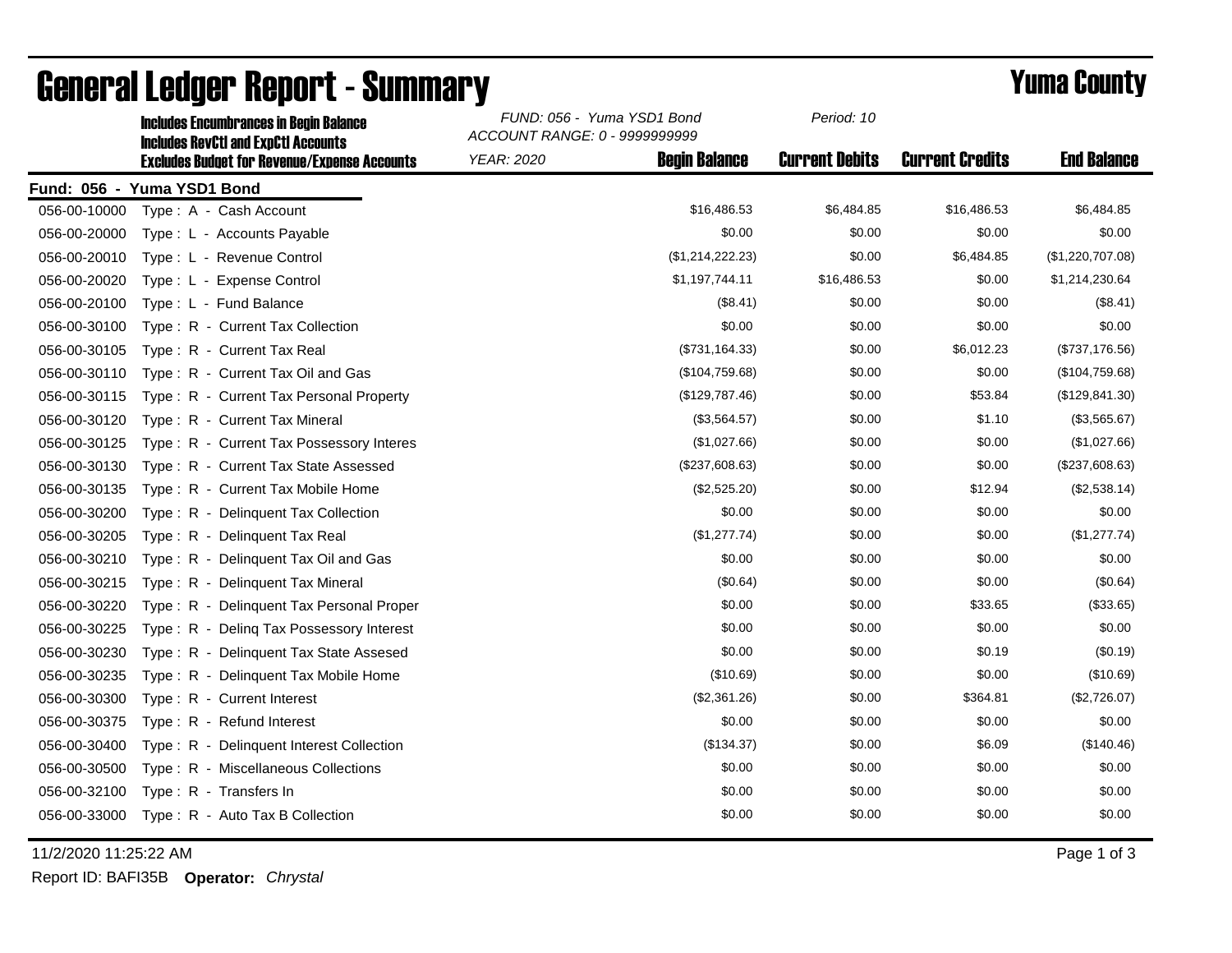| <b>General Ledger Report - Summary</b> |                                                                                             |                                                     |                             |                                                             |         | Yuma County                 |                       |                                  |                    |
|----------------------------------------|---------------------------------------------------------------------------------------------|-----------------------------------------------------|-----------------------------|-------------------------------------------------------------|---------|-----------------------------|-----------------------|----------------------------------|--------------------|
|                                        | <b>Includes Encumbrances in Begin Balance</b><br><b>Includes RevCtI and ExpCtI Accounts</b> |                                                     |                             | FUND: 056 - Yuma YSD1 Bond<br>ACCOUNT RANGE: 0 - 9999999999 |         | Period: 10                  |                       |                                  |                    |
|                                        |                                                                                             | <b>Excludes Budget for Revenue/Expense Accounts</b> |                             | <b>YEAR: 2020</b>                                           |         | <b>Begin Balance</b>        | <b>Current Debits</b> | <b>Current Credits</b>           | <b>End Balance</b> |
| Fund: 056 - Yuma YSD1 Bond             |                                                                                             |                                                     |                             |                                                             |         |                             |                       |                                  |                    |
| 056-00-33100                           |                                                                                             | Type: $R -$ Auto Tax A & F Collection               |                             |                                                             |         | \$0.00                      | \$0.00                | \$0.00                           | \$0.00             |
| 056-00-49401                           |                                                                                             | Type: X - Transfer Out                              |                             |                                                             |         | \$0.00                      | \$0.00                | \$0.00                           | \$0.00             |
| 056-00-49500                           |                                                                                             | Type: X - Checks Written / ACH Transfer             |                             |                                                             |         | \$1,197,744.11              | \$16,486.53           | \$0.00                           | \$1,214,230.64     |
|                                        |                                                                                             |                                                     |                             | Fund: 056 - Yuma YSD1 Bond                                  | Totals: | (\$16,478.12)               | \$39,457.91           | \$29,456.23                      | (\$6,476.44)       |
|                                        |                                                                                             |                                                     | <b>Total Fund Revenues:</b> | \$6,484.85                                                  |         | <b>Total Fund Expenses:</b> | \$16,486,53           | <b>Net Revenue Over Expense:</b> | (\$10,001.68)      |

## 11/2/2020 11:25:22 AM Page 2 of 3 Report ID: BAFI35B **Operator:** *Chrystal*